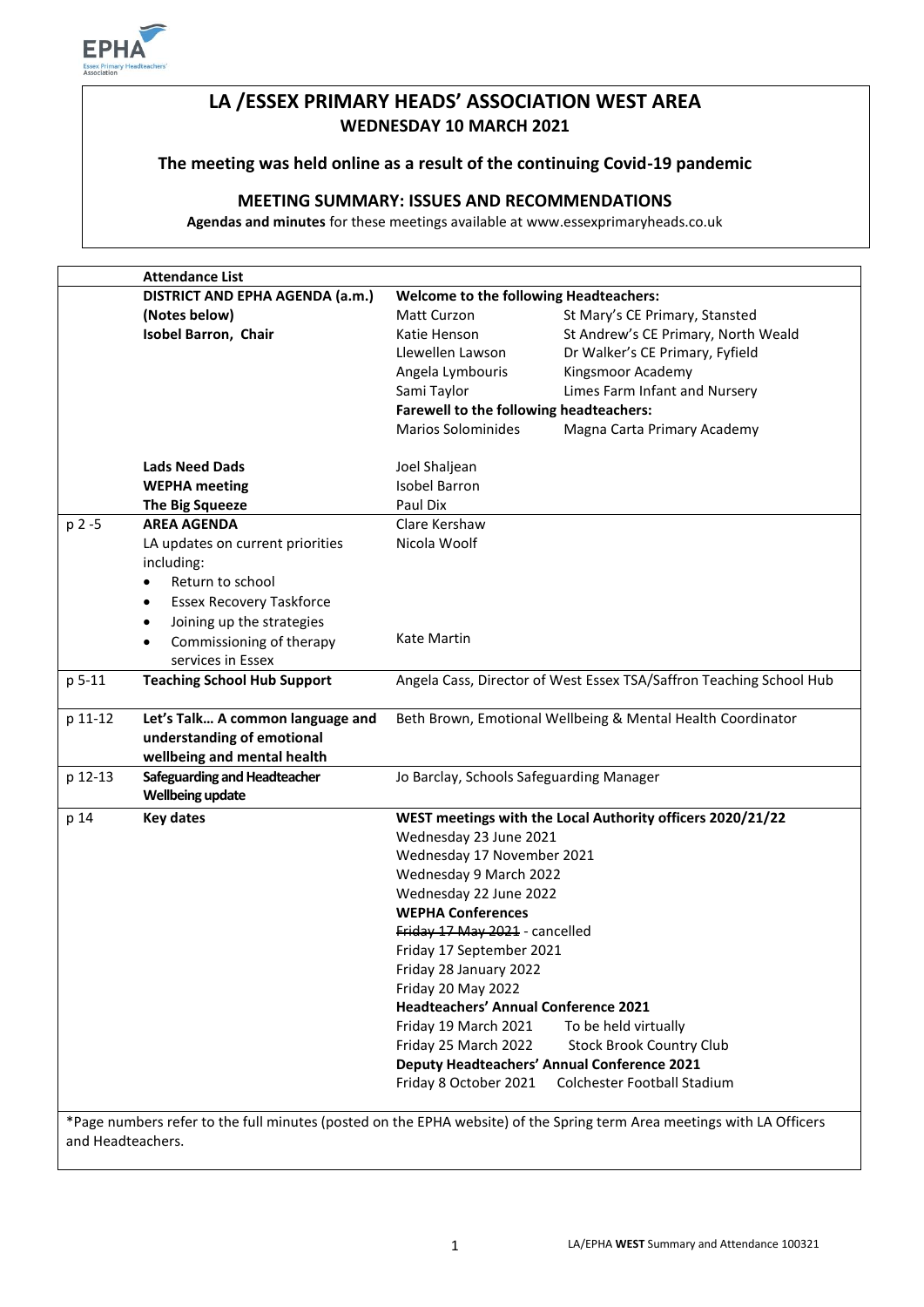

## **LA /ESSEX PRIMARY HEADS' ASSOCIATION WEST AREA DISTRICT AND AREA MEETING WEDNESDAY 10 MARCH 2021 ATTENDANCE ONLINE**

#### **Present**

Anne Marie Kendal St Luke's CE Primary **LA Officers**

Ros Allsop Clavering Primary Ian Kendal Our Lady of Fatima Trust George Athanasiou Great Sampford Primary/ West Vice-Chair Debbie Attridge Ongar Primary Tracy O'Donnell Epping Primary Gina Bailey William Martin Schools Christine Peden Pear Tree Mead Primary Isobel Barron Roseacres Primary/ West Chair Linda Chesworth Milwards Primary Colin Raraty Rodings Primary John Clements CEO LPT Sarah Roffey High Beech CE Primary Casey Cox **St James CE Primary** David Rogers Bentfield Primary Mary Evans Henry Moore Primary Helen Russell Chipping Ongar Primary Kim Hall Henham and Ugley Primary Katie Henson St Andrew's North Weald Jonathan Tye Churchgate CE Primary Clare Griffiths Dunmow St Mary's Primary Claire Jackman Great Easton CE Primary Kevin Watts Great Dunmow Primary Chris Jarmain St Mary's CE Primary Joanne Willcox Hillhouse CE Primary Claire Kearney William Martin Schools

Clare Kershaw Director of Education Nicola Woolf Assistant Director West **In Attendance** Catherine Hutley Assistant Director Mid Pam Langmead EPHA Professional Officer Karla Martin **Head of Education West** Sarah Cowley **Henry Moore Primary** Jacky Castle SEP SEP Christine Lee Henry Moore Primary Nicola Pruden SEP SEP Michael Doughty Henry Moore Primary Jo Barclay Schools Safeguarding Sarah Spaxman RA Butler Schools Beth Brown Emotional Wellbeing & Mental Health Coordinator Kate Martin **ECC Commissioner** Angela Cass Saffron TSH Daisy Alexander Attendance Specialist Jima Folopoulou ECC Early Years **Apologies** Derai Lewis-Jones ECC Attendance Specialist Jo Coton NET Academies

Lucy Mawson Sinead McCarthy Rebecca Pine Julie Puxley Sami Taylor Linda Todd Emma Vincent Amy Wareham

# Stebbing Primary Latton Green Primary Dale Bateman Coopersale & Theydon Teresa Phillips Thomas Willingale School Newport Primary Katherine Semar Junior & Infants Amy Dowling Chigwell Row Infants Michael Ross St John Fisher Catholic Primary Lawrence Garside Felsted Primary Sue Spearman Fawbert & Barnard's Primary Limes Farm Infant and Nursery Radwinter CE Primary RA Butler Academy Matching Green CE Primary

Dida Burrell Joel Shaljean Paul Dix

Ellie Yallop ECC ECC Victoria Marrow The Learning Partnership Trust White Court Primary Lads Need Dads When the Adults Change

Note: If your attendance or apologies have not been noted please contact the EPHA Professional Officer at [pam@langmead.me.uk](mailto:pam@langmead.me.uk) for amendment.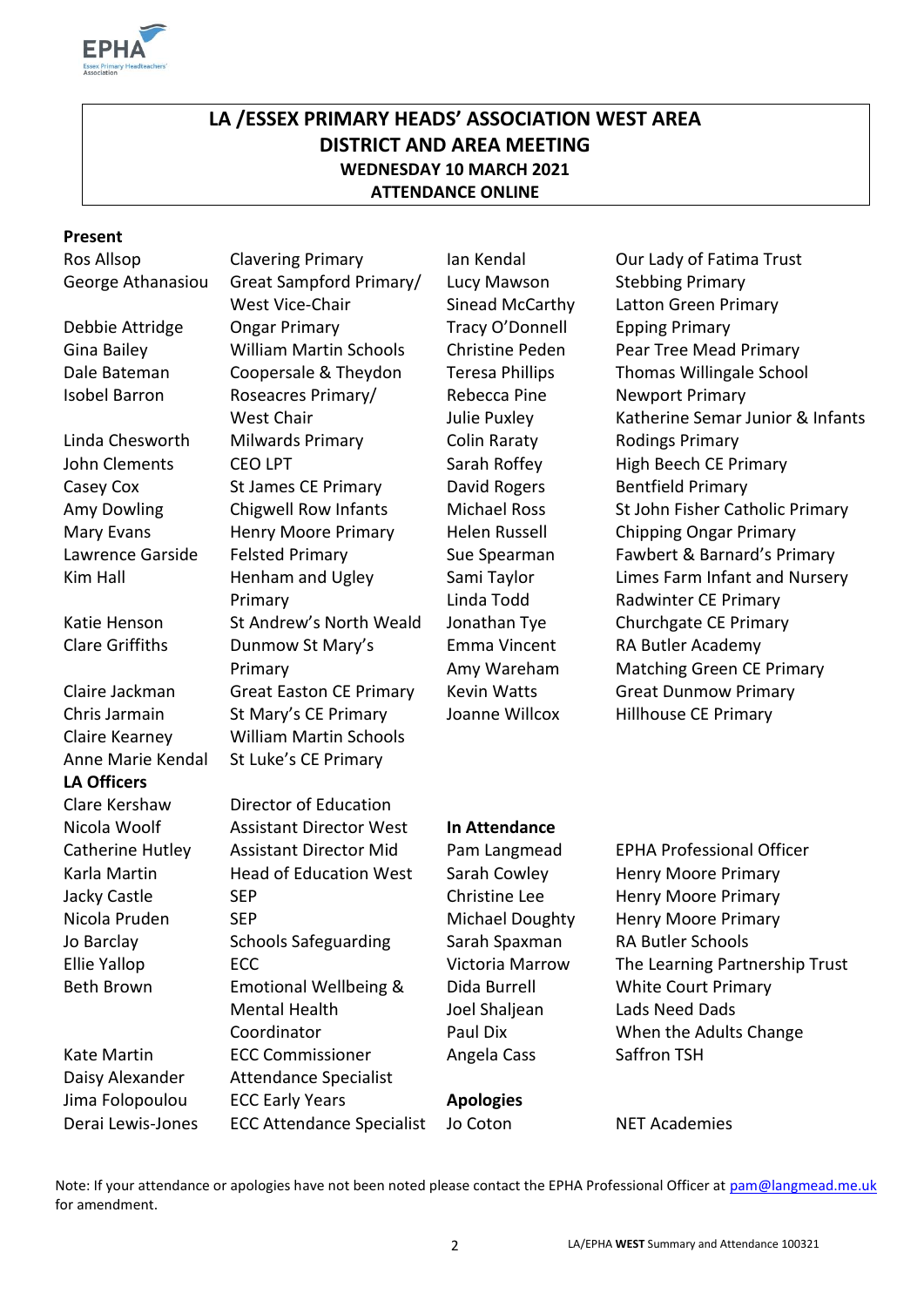

#### **WEST EPHA AREA MEETING MINUTES 10 MARCH 2021**

#### **1. WELCOME**

The meeting was held online as a result of the continuing Coronavirus pandemic. Isobel Barron, the West Area Chair, welcomed headteachers to the meeting.

#### **Welcome to the following Headteachers:**

| Matt Curzon      | St Mary's CE Primary, Stansted      |
|------------------|-------------------------------------|
| Katie Henson     | St Andrew's CE Primary, North Weald |
| Llewellen Lawson | Dr Walker's CE Primary, Fyfield     |
| Angela Lymbouris | Kingsmoor Academy                   |
| Sami Taylor      | Limes Farm Infant and Nursery       |
|                  |                                     |

#### **Farewell to the following headteachers:**

Marios Solominides Magna Carta Primary Academy

#### **2. LADS NEED DADS**

Joel Shaljean attended the meeting to inform heads about Lads Need Dads, a charity established to support boys and young men whose fathers are absent from their lives. Joel is well known to Essex schools having led Essex Steps for the last 7 years, and working in mainstream and special schools for over 25 years.

#### The mission of the Lads Need Dads is:

*To empower and enable boys aged 11-15 with absent fathers, or limited access to a male role model, to be motivated, responsible, capable, resilient and emotionally competent, to prevent them from becoming at risk of under-achieving, offending, exclusion or dropping out of school.*

#### The Fatherlessness Crisis

1.1 million children in the UK are growing up without a father in their lives (CSJ 2018) 2.9 million children live in lone parent families (ONS 2019)

Males are a high risk gender:

- Exclusions boys have more than three times the number of permanent school exclusions, with 6,000 PEX compared to 1,900 for girls in 2018/19.
- 86% of boys in custody aged 12-18 were excluded from school before being detained.
- 76% of male prisoners under 18 in England and Wales grew up with an absent father.
- Boys have achieved lower exam results than girls for the past 3 decades.
- In the 2018 cycle, 35% fewer males went to university than females.
- Figures from the DfE in 2020 reported that "male white British free school meal pupils are the least likely of all main ethnic groups to progress to higher education."
- Across all pupils eligible for free meals, 26% went on to university by the age of 19, but for white pupils on free meals the figure was 16% - and only 13% for boys.

Why boys with absent fathers are at an even greater disadvantage

Countless statistics show that young boys, where a father is absent and who have no appropriate male role, will struggle as teenagers and are at a higher risk of low self-esteem and/or dropping out of education, antisocial behaviour, substance abuse and crime.

The referrals that Lads Need Dads receive:

Mum and Dad separated, Dad not in the home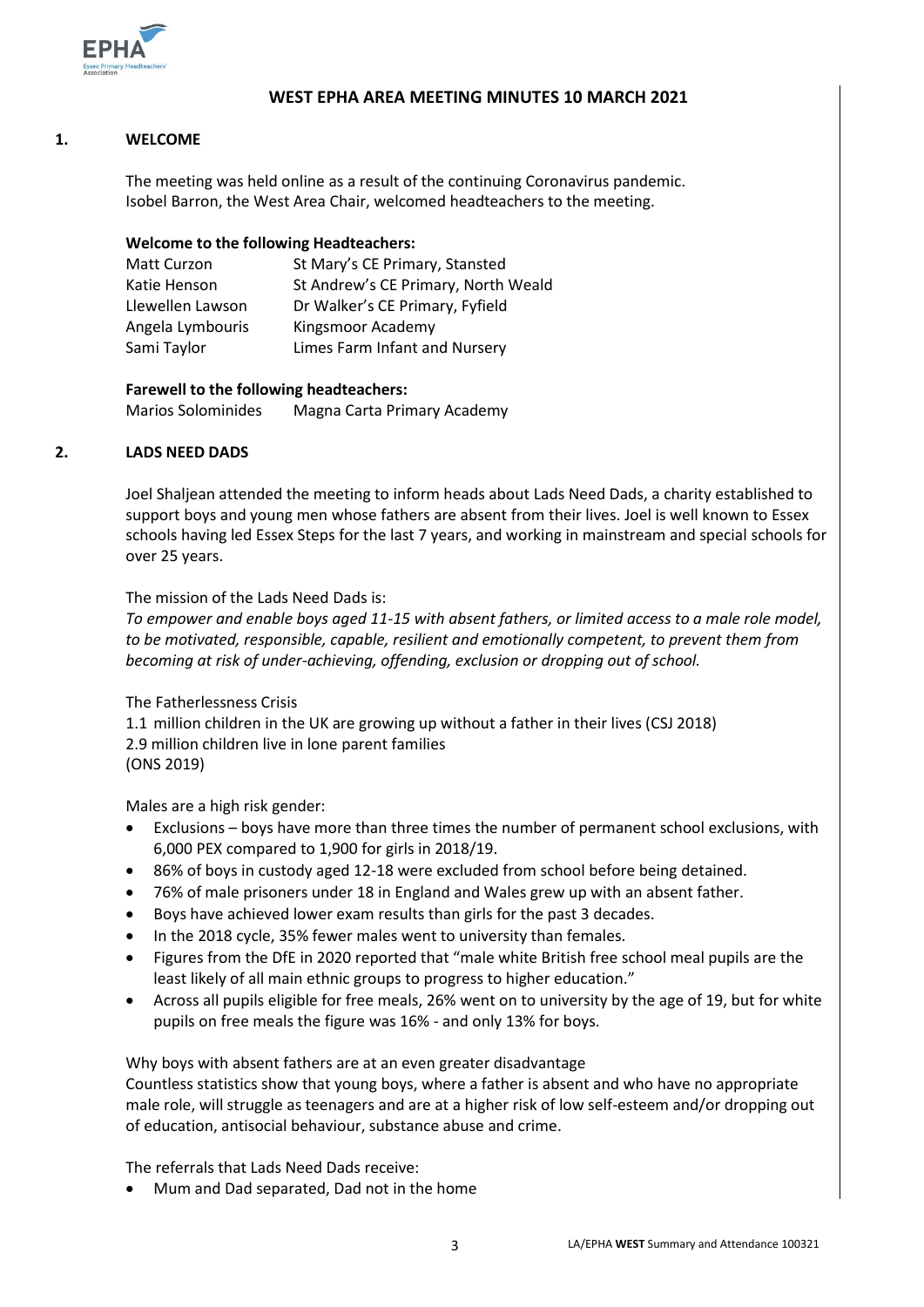

- Never met or known Dad
- Dad lives out of the area, contact lost
- Dad has died
- Dad is in prison
- See Dad sporadically
- Looked after children
- Dad may have walked away
- Dad left due to domestic abuse

The impact of the absent father on boys

- Current research has found: Sense of rejection leading to unworthiness, self-doubt and self-hatred
- Adrift/rudderless/lost
- Crisis of identity
- Anger, bouts of rage
- A lack of motivation
- A need to belong
- Loss of value underachieve
- Poor judge of character
- Unfilled void leading to addictions
- Lack of confidence

#### **What does Lads Need Dads do?**

Long term intervention programmes – using male volunteer mentors they provide long-term early intervention for boys aged 11-15 via a structure programme including:

- Group work development sessions and outdoor activities Equip
- Practical life-skill training and community volunteering Engage
- Peer mentor training, inspirational speakers, trips Inspire
- Open ended support after completion Ambassadors

Support for mums and carers Reading mentors Research and training

Joel wants to encourage and ask schools to help identify the boys who have absent fathers, and would benefit from the support offered by Lads Need Dads. The benefits are numerous including: early identification= early intervention; reduced escalation of behaviour, risk of exclusion, mental health issues; improved educational outcomes; the ability to plan ahead and put protective factors in place; regular emotional wellbeing check-ins with a designated male; pastoral teams prepped so that support can be put in place early; teachers to receive training on impact of the absent father on boys.

The biggest barrier for Lads Need Dads is not funding or the recruitment of volunteers, but the identification of boys in secondary schools that need support.

Step 1 Staff perception surveys across secondary and primary schools in Essex. This explores teacher perceptions of the correlation between boys with absent fathers or limited access to a male role model.

Step 2 Training to front line staff and parents.

Policy review

For further information and to express an interest in taking part in the survey: Email [info@ladsneeddads.org](mailto:info@ladsneeddads.org) or [joel@ladsneeddads.org](mailto:joel@ladsneeddads.org) Office number 07834 402017 [www.ladsneeddads.org](http://www.ladsneeddads.org/)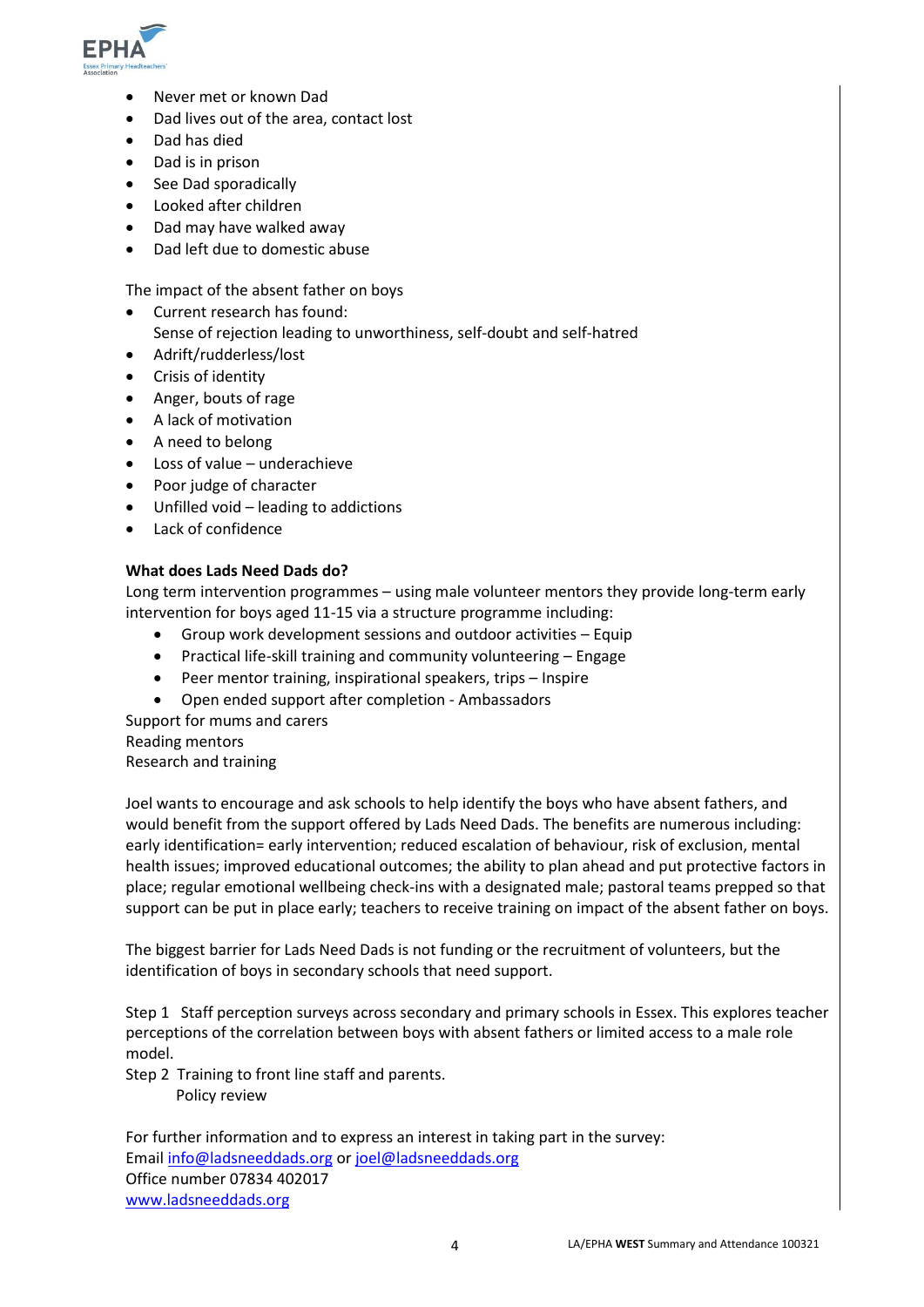

#### **3. WEST EPHA MEETING**

**a) The Spring term EPHA newsletter** was circulated to headteachers in advance of the meeting - this can also be found on the Newsletter page of the EPHA website [www.essexprimaryheads.co.uk.](http://www.essexprimaryheads.co.uk/)

#### **b) Headteachers' conference**

The annual headteachers' conference will be held online in March, as a result of the continuing pandemic and restrictions. There are still places available for Essex primary heads; please contact Pam Langmead if you wish to attend.

#### **c) Deputy Heads' conference**

Friday 8th October 2021 – Colchester Football Stadium Information will be sent to schools in June.

#### **4. THE BIG SQUEEZE Paul Dix**

Paul Dix has been working with the most difficult behaviours in the most challenging urban schools and colleges for the last 25 years. As a teacher he worked in East London, Nuneaton and Birmingham. Paul founded Pivotal Education and was a founding member of The TBAP Trust transforming behaviour, teaching and learning in schools and colleges in the UK and internationally.

Paul has advised the Department for Education on Teacher Standards, given evidence to the Education Select Committee and carried out extensive work with the Ministry of Justice on Behaviour and Restraint in Youth Custody.

His book 'When The Adults Change, Everything Changes' has sold more than 100,000 copies and been the catalyst for change in thousands of schools worldwide. Paul is co-founder of Teacher Hug Radio and his new book 'After the Adults Change: Achievable Behaviour Nirvana' will be published next month.

[www.WhenTheAdultsChange.com](http://www.whentheadultschange.com/)

Paul introduced himself as the antidote to the current DfE "discipline drive" in schools. [https://www.gov.uk/government/news/education-secretary-were-going-on-a-discipline-drive-in](https://www.gov.uk/government/news/education-secretary-were-going-on-a-discipline-drive-in-schools)[schools](https://www.gov.uk/government/news/education-secretary-were-going-on-a-discipline-drive-in-schools)

In advance of the meeting he circulated a crib sheet, highlighting five aspects of a "return to school" plan. He noted that both adults and children are likely to be anxious about the return to full opening of their schools. His aim in the session was to provide headteachers with a plan for the return to full opening, noting that: "Behaviour management is a team sport".

#### **Adult behaviour**

Paul asked the question: How many incidents that happen in a school are made worse by the behaviour of adults? He asked heads to consider three approaches that would direct adult behaviour. For example:

Calm response, human first, unconditional positive regard, kindness, listening. Perhaps your expectations should be included in every advert for new staff members?

#### **Expectations**

Determine 3 simple words for your school – if rules have to be printed on a sheet of A4 it is unlikely that anyone will remember them.

#### **Positive recognition**

Identify the children who go "over and above", not those who merely reach the expected. Don't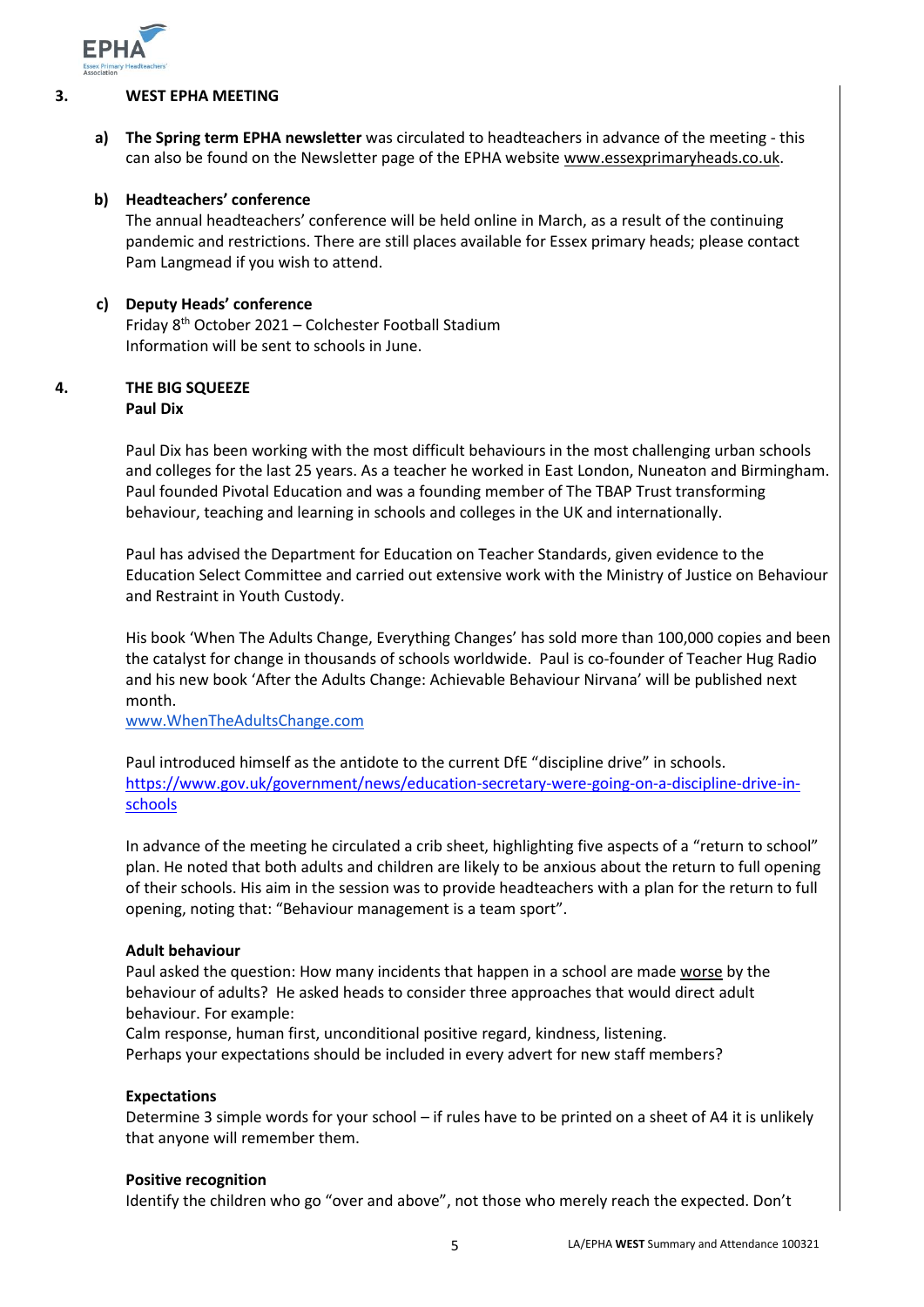

reward the child who hangs up his or her coat, but do recognize the child who goes "over and above", who hangs up the coats that others have dropped. Paul noted that, in a study of around 1,000 children in Basildon, when asked what reward they valued most (from school trips to cash) the following were the top 3 valued by children: Number 3 – praise, from someone who mattered Number 2 – a positive note home (don't overdo it, make the recognition count) Number  $1 - a$  positive phone call home.

Paul stressed "first attention to best conduct". He mentioned Hot Chocolate Friday, one of his favourite reward systems.

<https://pivotaleducation.com/hot-choc-friday/>

Ask all visitors to be on the lookout for good behavior, and give them a strip of paper to note the name of a child, which then gets handed in when they leave.

- PIP praise in public
- RIP remind in private

#### **Prompts and mantras**

Paul stressed the use of the words "I've noticed" or "I wondered" rather than the more accusatory "You have", when addressing a pupil's behaviour. He suggested that schools develop a 30-second intervention script that all staff members use, such as:

- I've noticed… identify the behavior
- $\bullet$  Be clear about the school rule that has been broken e.g. safety, learning
- Next step introduce a consequence "softly" use positive reminders of the behavior that is expected and has been demonstrated, in the past, by the child.

#### **Restorative resolutions**

These should be about repairing trust, not accusing the child even further.

#### **Teacher Hug Radio**

Paul mentioned Teacher Hug, an online talk radio station for teachers and educators. It brings the best teachers and leaders alongside the most exciting education disruptors to deliver teaching ideas, workload solutions, education research and the latest in classroom ideas. He stressed that this is not CPD at the weekend, but a focused, supportive radio station championing teachers and educators.

Paul can be contacted a[t Hello@WhenTheAdultsChange.com](mailto:Hello@WhenTheAdultsChange.com) His website is a[t https://whentheadultschange.com/](https://whentheadultschange.com/) Full of resources, including suggestions for reading groups. Teacher Hug Radio can be found at<https://teacherhug.co.uk/>

For more info about TPP (the approach in Essex), please see the infolink: <https://schools.essex.gov.uk/pupils/SEND/Pages/SEMH---Trauma-Perceptive-Practice.aspx>

#### **5. CLOSE OF MEETING AND THANK YOU FROM THE WEST CHAIR**

Isobel Barron thanked the West headteachers for attending the meeting. She wished headteachers luck for the remainder of the term.